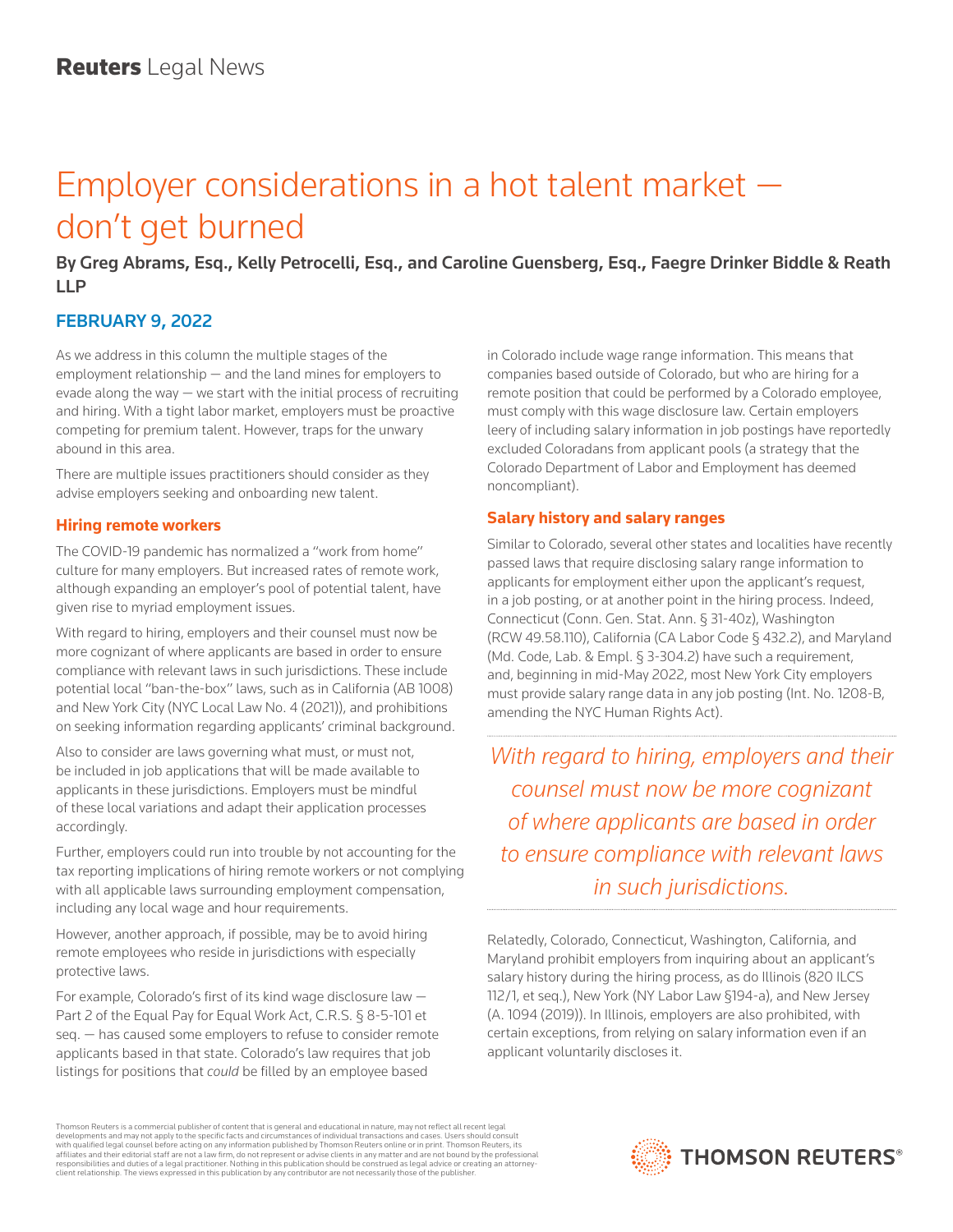These salary range disclosure and limitation laws can affect recruiting and retention of quality talent and may require employers to modify their existing hiring practices.

For instance, employers subject to one or more of these salary range disclosure laws will need to determine an appropriate (but enticing) salary range for a position before posting a job opening (both externally to potential candidates and internally for promotions); be prepared to provide that salary range upon the candidate's request; or modify any offer letter to disclose the salary range for the position (not just the salary offered to the candidate). Additionally, employers that are restricted from inquiring about salary history may need to update their applicant tracking systems and guidelines for interviewing candidates to ensure salary history is not requested.

*Addressing COVID-19 vaccinations has created novel challenges for employers, including concerning how (if at all) to determine prospective employees' vaccination status or willingness to be vaccinated.*

Moreover, the retention of talent can be impacted by these laws increasing the transparency of wage data: If employers offer higher starting salaries to recruit candidates, existing employees may respond by requesting comparable wage increases (and such adjustments may need to be made regardless to avoid pay compression and pay equity issues within the business).

#### **Signing and referral bonuses**

To attract top talent, employers may offer signing bonuses to job candidates (and, to keep their existing talent from being lured elsewhere, referral and retention bonuses to current employees). But the payment of bonuses may implicate wage and hour laws, principally the federal Fair Labor Standards Act (FLSA).

Generally speaking, under the FLSA, certain payments to nonexempt (i.e., overtime-eligible) employees must be factored into the employee's regular rate of pay upon which an overtime premium is calculated. This may, or may not, include bonuses. A *non-discretionary* bonus typically *must* be added to the employee's regular rate of pay to calculate a new, higher hourly rate — which in turn would cause any overtime premium to increase. By contrast, a *discretionary* bonus would not need to be considered for these purposes.

When it comes to new hires, employers may believe certain bonuses they offer are discretionary because they can choose to discontinue offering these bonuses at any time (say, for instance, when talent is more easily retained). However, that premise alone may not make a bonus "discretionary" under the FLSA.

The U.S. Department of Labor has taken the view that a signing bonus may be discretionary, assuming the amount is relatively small and can be viewed like a gift. A referral bonus, on the other hand, could be considered nondiscretionary depending on how it is earned and paid (see FLSA 2020-4 (Opinion Letter) https://bit. ly/3HgUG4B).

The ability to avoid this potential increase in overtime is even more restricted with retention bonuses. If these bonuses are "contingent upon the employee's continuing in employment until" payment is made, 29 CFR  $\S$  778.211(c) – as opposed to a one-time payment deemed a "gift" — they are more likely to be considered nondiscretionary, and thus would need to be considered in calculating the regular (and resulting overtime) rate of pay.

Accordingly, employers who utilize bonuses and other incentives to recruit and retain talent and their counsel should carefully review those offerings and consult with counsel to best understand how these may (or may not) affect overtime payment obligations.

### **COVID-19 vaccination status**

Addressing COVID-19 vaccinations has also created novel challenges for employers, including concerning how (if at all) to determine prospective employees' vaccination status or willingness to be vaccinated.

In most jurisdictions, employers are permitted to ask job applicants about their vaccination status. However, in some states, such as Montana (HB 702), employers may not require that individuals respond to such inquiries and also cannot refuse to employ an individual based on his or her vaccination status. Thus, employers will need to consider a patchwork of state and local laws in this area when hiring new employees.

Moreover, even where inquiries about vaccination status are permitted, the question may cause employers to inadvertently uncover information regarding disability or religious affiliation that should not be considered. For example, applicants may respond to a prospective employer's inquiry into vaccination status by divulging they cannot be vaccinated because of a preexisting medical condition that qualifies as a disability under the Americans with Disabilities Act.

Those employers who require vaccinations — assuming they are permitted to do so — may want to consider including in job postings that being vaccinated is a condition of employment, absent a showing of a need for a reasonable accommodation for religious or medical reasons. And the employer should make clear that it is seeking information only on vaccination status, not additional personal and confidential medical information.

## **Social media checks**

Like inquiries about COVID-19 vaccination status, social media checks, which have become more and more common, may inadvertently uncover information that an employer is not permitted to consider in hiring. For instance, by checking applicants' social media, employers may learn about an employee's criminal